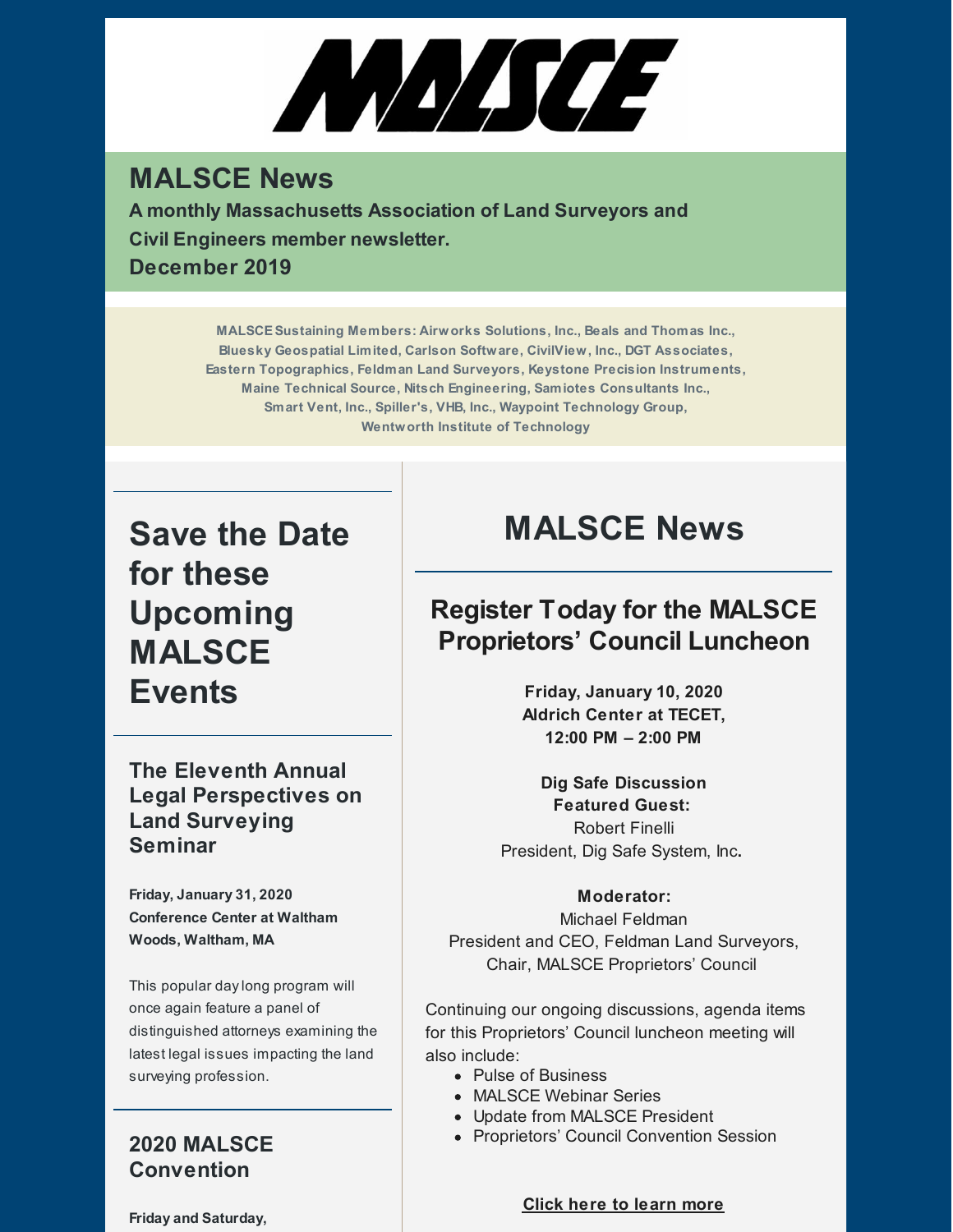**March 13 & 14, 2020 Doubletree by Hilton Hotel Leominster, Leominster, MA**

Organized under a theme of *20/20 Foresight*, confirmed 2020 MALSCE Convention sessions include: "New Datums – What You Need to Know with Only Two Years to Go" with Danial J. Martin, Northeast Regional Geodetic Advisor, NOAA/NOS/National Geodetic Survey, "Lidar for Surveyors" with Raymond J, Hintz, PLS, PhD, Professor, University of Maine, "MALSCE Proprietors' Council – Pulse of Business," and Know When to Hold 'Em and Other Procedural Pitfalls (Parts I and II)" with Kristopher M. Kline, PLS, President, 2Point, Inc. The 2020 Convention will also include convention exhibits, Surveyor-in-Training and PLS Refresher Courses, networking breaks, as well as a MALSCE Education Trust benefit auction.

### **Surveying News**

### **Putting UMaine on the Map with their Online Degree Program**

UMaine's Surveying Engineering Technology Program has tripled its' undergrad enrollment with their new online degree program. UMaine's successful online graduate programs helped guarantee the potential of the online Bachelor of Science in Surveying Engineering Technology Program, launched in 2018. As a result, enrollment in the ABETaccredited surveying engineering technology undergraduate program has grown to more than 120 students, with most of the majors pursuing the online degree option. To learn more

#### **Young Surveyors' Group**

MALSCE is looking to start a Young Surveyors Group for interested members who are 35 years or less, a surveying student or someone who earned their Bachelor's or Master's degree within the past ten years. All surveyors, regardless of licensure, are welcome to join, however the focus will remain on supporting those new to the industry. If you fit the definition above and would like with other young surveyors in Massachusetts please email Emily Devane at **[edevane@engineers.org](mailto:edevane@engineers.org)**.

#### **MALSCE Government Affairs Update - November 2019**

**[Click](https://www.malsce.org/news-publications/news/malsce-government-affairs-update-december-2019-2818) here** to learn more about how to show your support for the Dig Safe Bill (including a sample letter to send to lawmakers), Engineers and Land Surveyors Day at the State House, the MassDOT issued E-19-004 Utility Plan Submissions and Reviews, and updates from the Massachusetts Board of Registration of Professional Engineers and Land Surveyors.



Scott Cameron, PLS, R. E. Cameron & Associates, Inc, testifying before Joint Committee on Public Safety and Homeland Security for MALSCE and ACEC/MA in support of S. 1392, An Act Relative to Public Safety in Excavation on December 17, 2020 at the Massachusetts State House in Boston.

### **MALSCE has Limited "Get Kids Into Survey" Posters Available**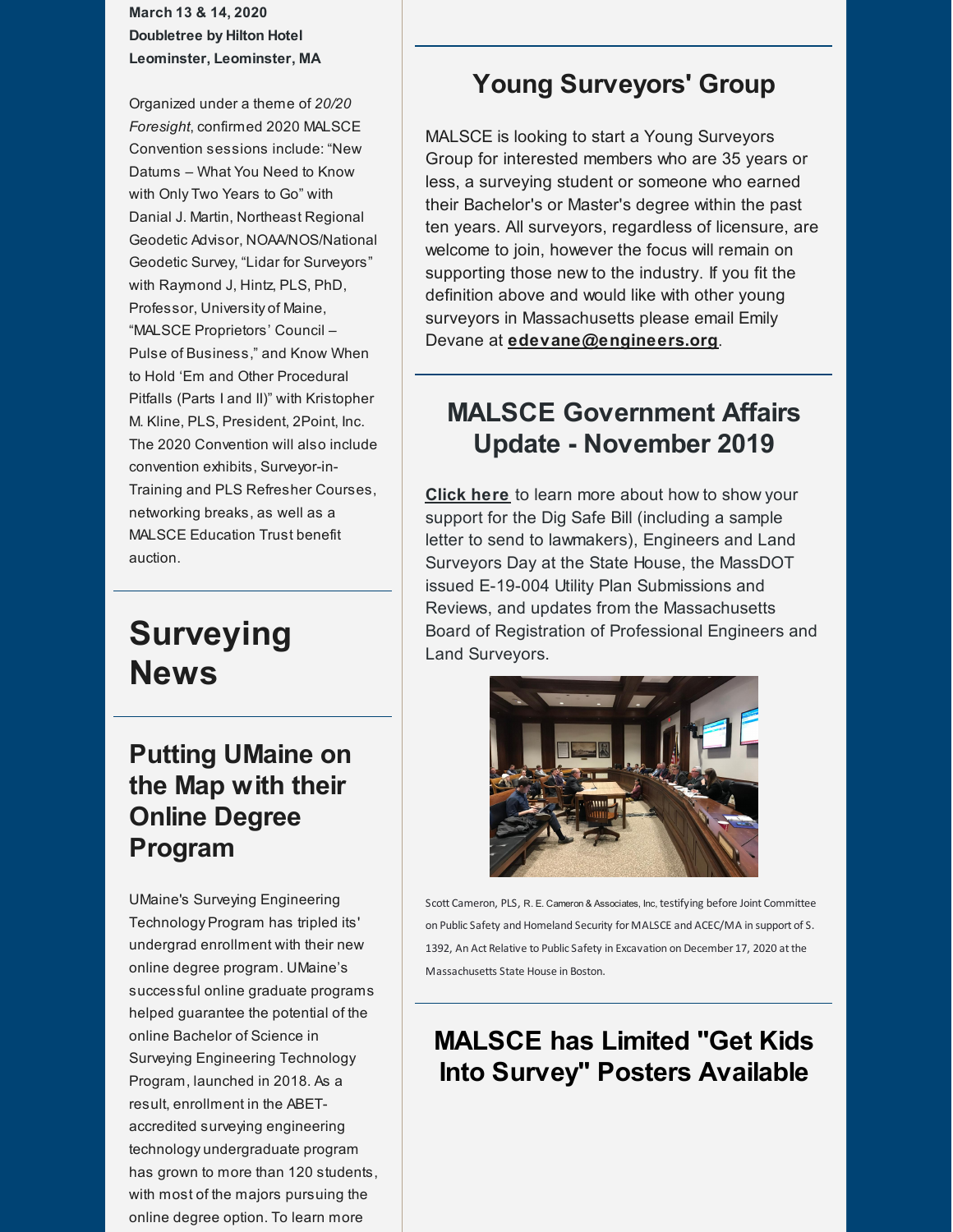about this program, including feedback from MALSCE member and student Timothy Lydon, **[click](http://files.engineers.org/file/Engineering-Magazine-2019-PuttingUMaineontheMap.pdf) here**

## **Affiliate Association Events**

#### **NYSAPLS 61st Annual Conference**

**Wednesday and Thursday, January 22 and 23, 2020 Turning Stone Resort and Casino, Verona, NY**

**Click here to [learn](https://www.nysapls.org/events/EventDetails.aspx?id=1262646&group=) more**

### **Become a Certified Survey Technician (CST)**

No matter what the future holds, prepare to meet challenges head on. Future-proof your resume by becoming a Certified Survey Technician (CST). This unique fourlevel certification program indicates official recognition by NSPS that a person can perform surveying tasks at a specific technical level.

Show what you can do! Decide between the field or office track. Visit **[http://www.cstnsps.com](http://www.cstnsps.com/)** for details.

### **MALSCE News is Seeking Topical Articles**

Did you have a particularly challenging project? Have a technical matter to discuss? Do you have a perspective on the profession you'd



While supplies last, MALSCE is offering a limited number of "Get Kids Into Survey" posters for members to give to their local grammar schools. The goal of the program is to educate and excite the next generation of surveyors while bettering the geospatial industry globally. MALSCE has five different posters available: Crime Scene, Smart Cities (pictured), Mining, Forestry, and Civil. If you are interested in the posters and want to learn more please contact Emily Devane at **[edevane@engineers.org](mailto:edevane@engineers.org)**.

# **NSPS News**

### **NSPS and Dell Annouce Discount Program**

NSPS and Dell proudly announce a new discount program for NSPS members. Members can now receive up to 40% off the everyday price of Dell branded small business products (laptops, desktops, workstations, all-in-ones, thin clients, monitors, servers, storage, and networking) and Dell branded electronics and accessories.

To take advantage of the Dell Member Benefits program:

• Please **[click](https://www.dell.com/en-us/work/shop/nsps-members/cp/nsps) here** or call 1-800-757-8442. Mention the Dell-NSPS Member Benefits program and provide Member ID # 530017270155 (proof of membership will be verified).

• For bulk quantities of 5 or more, please contact Sidney Duckworth directly by **[email](mailto:Sidney.Duckworth@Dell.com)** or by phone at (512) 513-0231.

### **Congress awaits NSPS for April 1 Day on the Hill**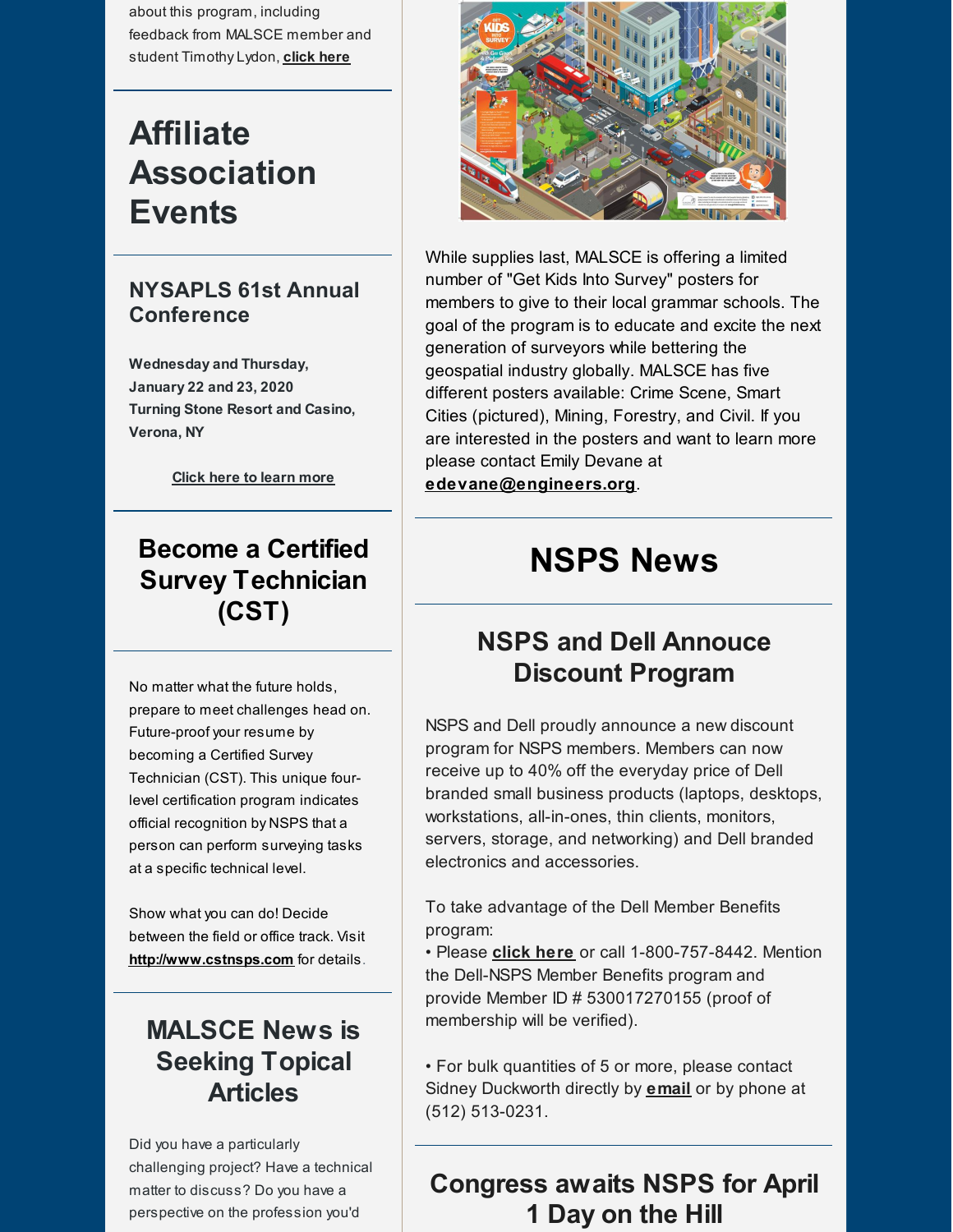like to share? Your colleagues are waiting to learn from your experience. Submit an article for publication in MALSCE News. MALSCE is seeking topical articles for publication in future issues of MALSCE News. While we cannot promise to print everything submitted, if you've written something you'd like to share with your fellow MALSCE [members,](mailto:rkeenan@engineers.org) forward it to **Rich Keenan**.

Both the U.S. House and Senate have released their 2020 legislative calendars and the good news is both bodies will be in session in Washington, DC on Wednesday, April 1 for the **[NSPS](https://www.nsps.us.com/page/2020NSPSDayontheHill) Day on the Hill**. Mark your calendar and plans to attend the **2020 NSPS Spring [Business](https://www.nsps.us.com/page/NSPSMeetings?&hhsearchterms=%22april+and+1%2c+and+2020%22) Meeting** and Day on the Hill.

#### **Join the NSPS 'PLAT' Team**

The NSPS Political and Legislative Alert Team (PLAT) is an arm of NSPS that mobilizes grass roots action on national public policy issues of interest to the surveying profession. The purpose of PLAT is to identify and engage a team of "Advocacy Volunteers" consisting of Surveyors who know, have relationships with, or are willing to establish relationships with members of Congress to influence policy in a manner favorable to the profession.

**Click here to [learn](https://www.nsps.us.com/page/PLAT) more**

# **Classified Advertisements**

#### **Survey Party Chiefs, Field Technicians, and Office Technicians - \$2,500 Signing Bonus**

Beals and Thomas Inc. is currentlyseeking responsible, highly motivated, and detail-oriented individuals to join our Land Surveying Department. We are celebrating 35 years of providing high qualitysurvey, civil engineering, planning, permitting and environmental services to a wide variety of public and private clients. We are pursuing dedicated and engaged individuals to work collaboratively as part of our multidisciplinary team to address land conservation and development challenges.

We offer highly competitive compensation, signing bonus, and a comprehensive benefits package including company-sponsored health and dental insurance, long-term and short-term disabilityinsurance, and 2X annual salarylife insurance. Also included are paid sick time, holidays and vacation days, plus a 401(k) plan with company match.

Ideal candidates possess leadership abilities to manage survey assignments in the field and provide office surveysupport.

We are actively recruiting for the following positions:

- Survey Party Chiefs
- Field Technicians
- Office Technicians

If you are ambitious, take pride in your work, and are seeking to advance your career, we encourage you to applyto join our team.